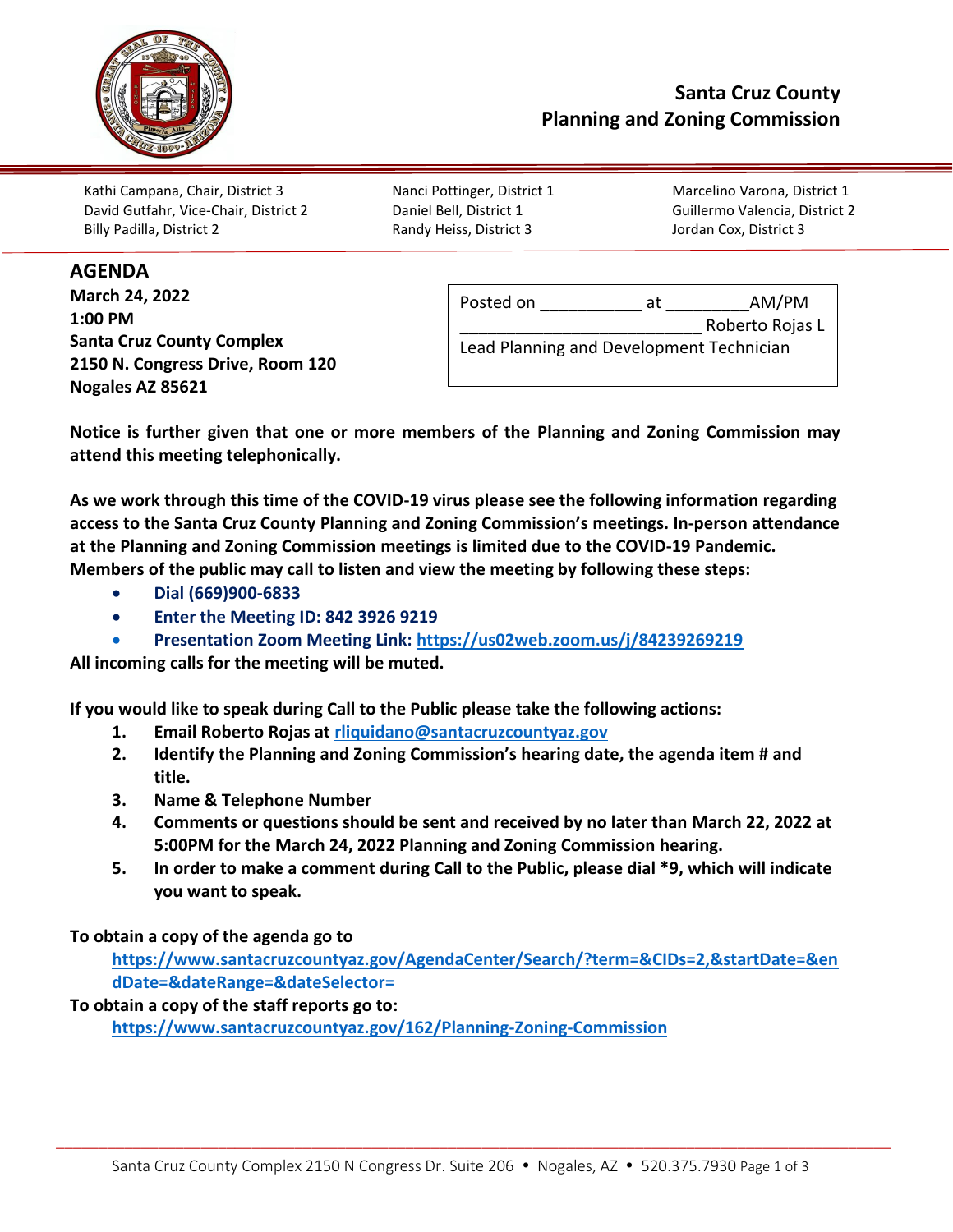- 1. Call to Order.
- 2. Pledge of Allegiance.
- 3. Roll Call Declaration of a Quorum.
- 4. Call to the Public: "This is the time for the public to comment. Members of the Commission may not discuss items that are not specifically identified on the agenda. Therefore, pursuant to A.R.S. §38- 431.01(H), action taken as a result of public comment will be limited to directing staff to study the matter, responding to any criticism or scheduling the matter for further consideration and decision at a later date."

## **PUBLIC HEARING**

- 5. **Case No. CUP-22-2-01 Parcel No. 105-09-027B:** A request to Modify Conditional Use Permit, CUP-19-2-03, to install a new diesel generator with fuel tank on a concrete pad on an existing Communication Tower on an M-1 (Light Industry) zoned property located at 19 Bravo Ln. Nogales, Arizona. Article 10, Section 1003.D of the Santa Cruz County Zoning and Development Code allows Communication Towers to be granted by the Planning and Zoning Commission after a public hearing.
	- a. Staff Report and questions from the Commission.
	- b. Presentation by the Applicant or Applicant's representative; questions from the Commission.
	- c. Public Hearing.
	- d. Commission discussion and possible action.
- 6. **Case No. PAD-22-01 Parcel No. 109-47-041M:** The Planning Center, as the authorized representatives, are requesting approval of the Development Guidelines and Final Plan for Los Milics Vineyards Planned Area Development. The Final Plan is to develop a Guest Lodge and a Restaurant nestled with the existing Winemaking Facility and Tasting Room to allow for food sales to the public and nine guest lodges (casitas) on the property with the ability to construct up to six additional casitas. The Development Modifications related to Guest Lodges are to reduce the minimum required lot area from 720,000 square feet to 0 square feet, to reduce the required side yard setback from 100 feet to 40 feet, and to reduce the required rear yard setback from 100 feet to 40 feet. The property is zoned GR (General Rural) located at 423 Upper Elgin Rd. Elgin, AZ 85611. Article 12 of the Santa Cruz County Zoning and Development Code allows Planned Area Development to be granted by the Planning and Zoning Commission and the Board of Supervisors after public hearings.
	- a. Staff Report and questions from the Commission.
	- b. Presentation by the Applicant or Applicant's representative; questions from the Commission.
	- c. Public Hearing.
	- d. Commission discussion and possible action.
- 7. Discussion and possible Action relating to approval of the minutes of the January 27, 2022 public hearing.
- 8. Director's report.

\_\_\_\_\_\_\_\_\_\_\_\_\_\_\_\_\_\_\_\_\_\_\_\_\_\_\_\_\_\_\_\_\_\_\_\_\_\_\_\_\_\_\_\_\_\_\_\_\_\_\_\_\_\_\_\_\_\_\_\_\_\_\_\_\_\_\_\_\_\_\_\_\_\_\_\_\_\_\_\_\_\_\_\_\_\_\_\_\_\_\_\_\_\_\_\_\_\_